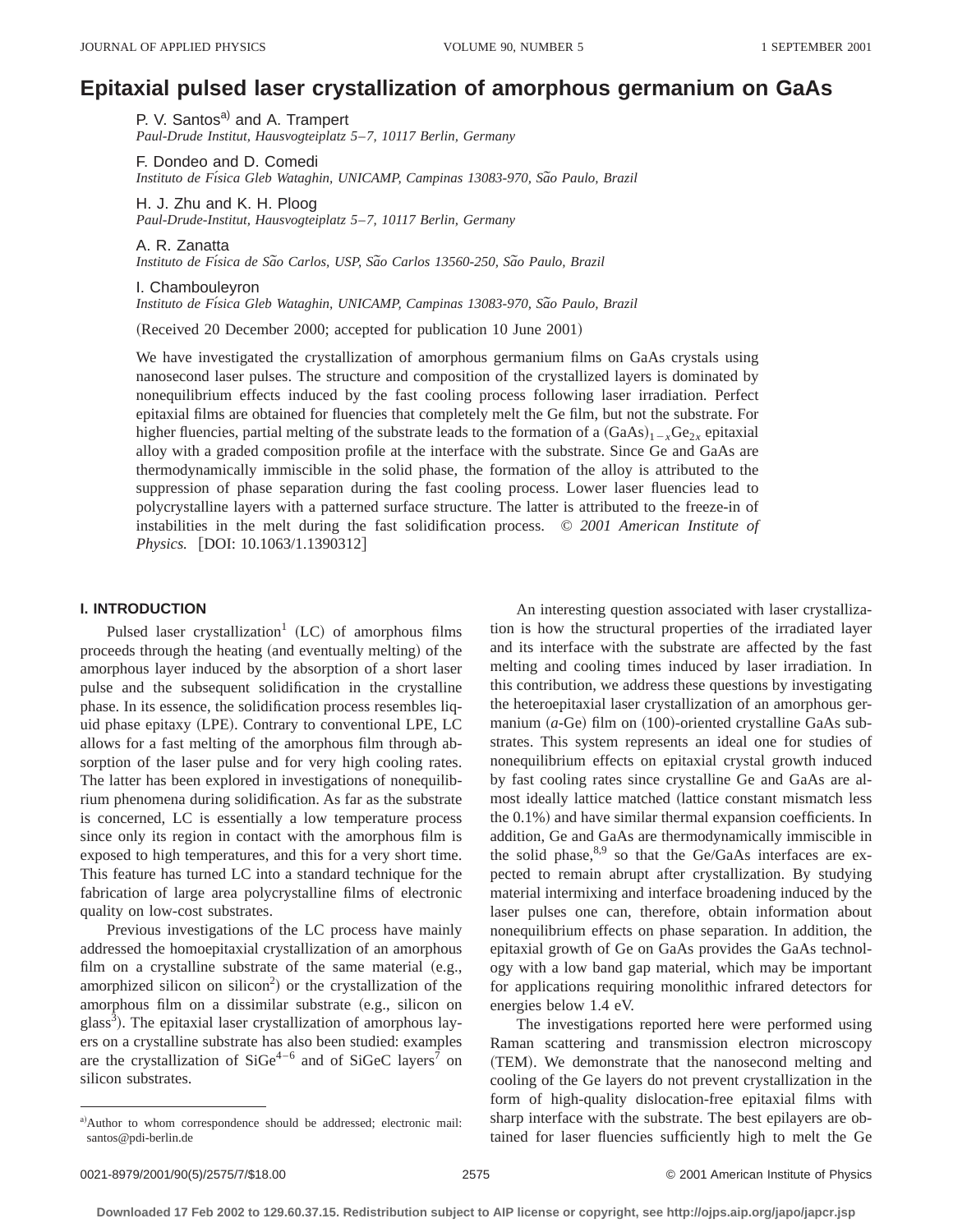film, but not the substrate. Outside this fluency regime, nonequilibrium phenomena dominate the crystallization process. Higher fluencies melt not only the a-Ge film but also the substrate: the fast cooling rates induce, in this case, the formation of a homogeneous epitaxial  $(GaAs)_{1-x}Ge_{2x}$  layer with a composition close to that in the melt. The interface has a graded composition profile ranging between that of the substrate and that of the film. Since Ge and GaAs are thermodynamically immiscible in the solid phase, the formation of this graded composition range without phase separation yields direct evidence for the nonequilibrium conditions present during the rapid cooling down of the molten film. Lower laser fluency leads to crystallized layers with a periodically patterned surface. This structure is assigned to the excitations of capillary waves in the melt, $^{10}$  which, under appropriate conditions, may trigger the solidification process and freeze-in as a periodic surface undulation during the fast cooling process.

#### **II. EXPERIMENT**

The samples used in these studies consist of 100-nmthick Ge films deposited on  $(100)$ -oriented GaAs using the ion-beam-assisted sputtering deposition system described in detail in Ref. 11. The target of 99.999% undoped germanium was bombarded by a beam of  $Kr<sup>+</sup>$  ions produced by an ion gun (beam energy of  $1000 \text{ eV}$ ), and the sputtered Ge atoms were deposited on the surface of the GaAs wafers kept at 210 °C. Prior to Ge deposition, the GaAs surfaces were heated to 350 °C and bombarded by hydrogen ions produced by a second ion gun (beam energy of 30 eV) for 60 s. *In situ* monitoring using x-ray photoelectron spectroscopy showed that this procedure efficiently removes contaminants and the native oxide present at the surface.

The crystallization experiments were performed using single pulses from a frequency-doubled Nd:YAG laser  $(\lambda_L)$  $=$  532 nm). The width of 7 ns of the Nd:YAG pulses is shorter than those of over 20 ns of conventional excimer lasers. The ns melting and cooling time scales employed here are substantially shorter than in previous investigations. $4,12$ The laser beam profile was homogenized using a vacuum spatial filter, leading to a Gaussian- like intensity profile with a diameter  $\phi_0$ =4 mm on the sample surface. The integrated intensity of the laser pulses was adjusted using an attenuator consisting of a half wave plate and a polarizer. The pulse energy was measured for each pulse by deviating a portion of the laser beam to a detector. From the integrated intensity and from the diameter of the laser spot we determined the average fluency  $E_p$  and its radial distribution over the laser spot, as illustrated in Fig. 1 for a laser pulse with energy of 80 mJ. The laser exposures were carried out in air and at room temperature. The crystallization dynamics was monitored *in situ* by measuring the transient reflection (TR) of a continuous wave diode laser ( $\lambda_p$ =675 nm, incidence angle of 67.5 $\degree$ ) during the irradiation with the Nd:YAG pulse.<sup>1</sup>

The structural properties of the crystallized samples were investigated using cross-sectional TEM and Raman spectroscopy. The Raman measurements were performed in the backscattering geometry using different excitation wave-



FIG. 1. Spatial distribution of laser fluency over the Ge surface (inset) for irradiation with a laser pulse with energy of 80 mJ and diameter of 4 mm. The approximate fluencies in regions  $A-D$  are:  $(A)$  less than 400 mJ/cm<sup>2</sup>,  $(B)$  400–900 mJ/cm<sup>2</sup>,  $(C)$  900–1100 mJ/cm<sup>2</sup>, and  $(D)$  1100–1300 mJ/cm<sup>2</sup>.

lengths  $\lambda_R$  in order to probe different film depths. The incident light propagating along  $z||[001]$  was polarized along the  $x \sim ||[100]$  direction and the scattered light was analyzed either along  $x \mid \mid [100]$  ( $z(xx)z$  configuration) or along *y*| $[010]$  (*z*(*xy*)*z* configuration). Note that only the *z*(*xy*)*z* configuration is symmetry-allowed for deformation potential Raman scattering from longitudinal optical  $(LO)$  phonons.<sup>14</sup>

### **III. RESULTS AND DISCUSSION**

### **A. Crystallization dynamics**

Typical TR reflection profiles obtained during the irradiation with the pulsed Nd:YAG beam are illustrated in Fig. 2. The duration of the laser pulse is indicated in the lower part of the diagram. For low pulse fluencies [Fig.  $2(a)$ ], the TR profiles have a pulse-like shape with width comparable to that of the crystallization pulse. Higher fluencies lead  $[cf.$ Figs.  $2(c) - 2(d)$  to a plateau in the TR profile with a duration that depends on pulse fluency. The plateau is attributed to the formation on the film surface of a molten germanium layer



FIG. 2. Time-resolved reflection profiles obtained during the irradiation of Ge films on GaAs with laser pulses with average fluencies  $E<sub>P</sub>$  of: (a) 90 mJ/cm<sup>2</sup>, (b) 390 mJ/cm<sup>2</sup>, (c) 670 mJ/cm<sup>2</sup>, and (d) 1200 mJ/cm<sup>2</sup>.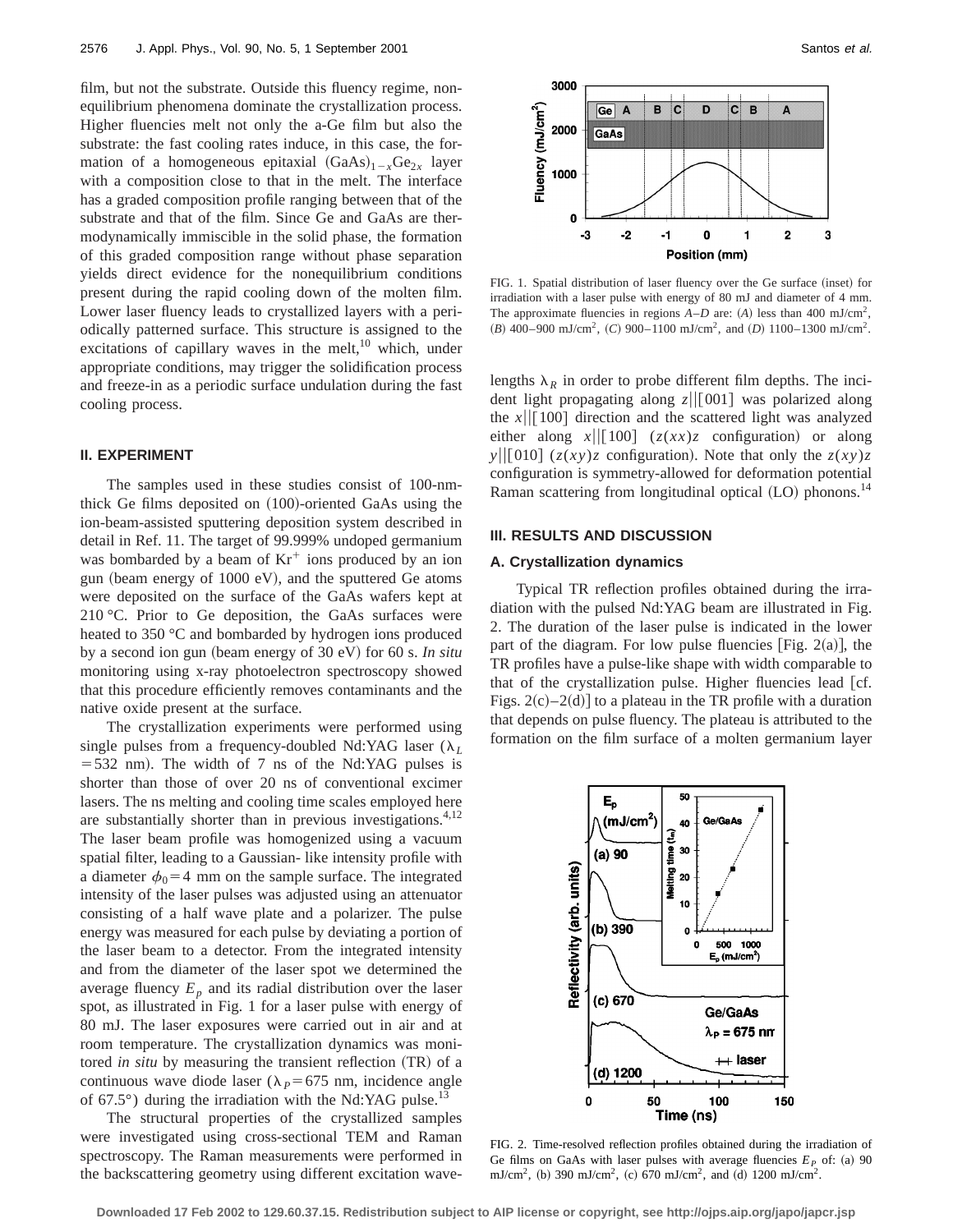

FIG. 3. Raman spectra measured at 10 K from Ge films on GaAs treated with laser pulses with energies in the ranges of intensity *A*–*D* indicated in Fig. 1. The thin and thick lines were recorded in the backscattering geometry with parallel  $[z(xx)z$ , thin lines] and crossed  $[z(xy)z]$ , thick lines] polarizations of the incident and scattered radiation. The vertical dot-dashed lines indicate the position of LO and TO phonons in bulk GaAs and Ge (see Ref. 20). The 752.4 nm line from a  $Kr^+$  laser was used for excitation. The peaks indicated by a  $*$  are plasma lines from the  $Kr^+$  laser.

with metal-like reflectivity.<sup>13,15–18</sup> Note that the amplitude of the plateau, which depends on the difference between the reflectivity of liquid and solid germanium, does not depend on pulse fluency. The melting duration and the cooling time increase with laser fluency. From the dependence of the plateau duration on laser fluency (cf. inset) we estimate a fluency threshold for melting of the Ge film of  $\sim 100$  mJ/cm<sup>2</sup>. Due to the higher heat conductivity of the GaAs substrates, this fluency is considerably larger than those necessary to crystallize amorphous germanium films deposited on glass substrates.<sup>17</sup>

#### **B. Structural properties**

The structure of the laser crystallized films depends strongly on laser fluency. From TEM and Raman measurements performed at different positions over the laser treated area, four structurally distinct regions (denoted as  $A-D$ ) could be identified. The laser fluencies corresponding to these regions are indicated in Fig. 1. They were determined by performing several Raman measurements across a laser irradiation spot. Characteristic Raman spectra of the four regions are illustrated in Fig. 3. These spectra were recorded at 10 K using the 752.4 nm line from a  $Kr<sup>+</sup>$  laser for excitation. Under these conditions, the Raman probe depth in crystalline germanium  $(c$ -Ge) (of  $\sim$ 100 nm) is comparable to the thickness of the Ge film, so that scattering from the GaAs substrate is also detected. The structural properties of each region will be described in detail below.

#### **1. Region A**

For low irradiation levels, the film structure corresponds to that of the as-deposited samples [region A in Fig.  $4(a)$ ], which is composed of an *a*-Ge matrix with small cone-like crystalline inclusions starting at the GaAs/Ge interface. Most of the inclusions form cones with the base at the interface and apices in the *a*-Ge matrix, some of them grow up to the film surface. The Raman spectra of Fig.  $3(a)$  show that the c-Ge line from the inclusions (at  $\omega_{LO} = 306.3 \pm 0.2 \text{ cm}^{-1}$ ) only appears in the  $z(xy)z$  configuration, thus indicating that they are crystallographically oriented with the GaAs substrate. The spectrum in the  $z(xx)z$  configuration is dominated by the broad Raman line from the *a*-Ge matrix centered at about 280  $cm^{-1}$ .

#### **2. Region B**

For laser pulse fluencies between 400 and 900 mJ/cm<sup>2</sup>  $(r_{\text{region}} B)$ , the films develop a structure consisting of two different regions [Fig.  $4(b)$ ]. Close to the Ge/GaAs interface the film crystallizes in the form of small grains with diameters between 10 and 20 nm  $[B_2 \text{ in Fig. 4(b)}]$ . Some of these grains are misoriented with respect to the substrate. Above the layer of small grains, large grains develop with thicknesses of  $\sim80$  nm and lateral dimensions (i.e., parallel to the surface) of  $\sim$ 170 nm. The latter are much larger than the thickness of the original Ge film (region  $B_1$ ). The large grains are well aligned with the substrate and contain a large density of twins and dislocations. The reduced phonon coherence induced by these defects is probably responsible for the relaxation of the polarization selection rules for Raman scattering, which is evidenced by the redshift of the phonon line and by the large scattering intensities for the forbidden  $z(xx)z$  scattering configuration [Fig. 3(b)].

An interesting structural feature within fluency regime *B* is the pronounced surface roughening (amplitude of  $\sim$ 15 nm) of the crystallized film. Surface roughening in laser crystallized silicon films was investigated by Fork and co-workers.10 They proposed a model for the phenomenon based on the excitation of capillary waves by crystallization fronts propagating along the surface.<sup>10</sup> The capillary waves can be excited by the pressure exerted on the melt as the material contracts upon melting or when it expands upon solidification. In the case of laser crystallized silicon, the roughening is attributed to the latter process.<sup>10</sup> After nucleation takes place, two crystallization fronts propagating along opposite surface directions will eventually trap a capillary wave: ridges with high surface amplitude are then formed when the trapped wave freezes. The film structure with the boundaries of the large grains coinciding with the surface ridges, corresponds closely to that observed for the crystallized Ge films in Fig.  $4(b)$ .

A new feature in Fig.  $4(b)$ , which is not fully accounted for by the model described above, is the periodic nature of the surface roughening observed in some positions over the sample. The periodic undulation becomes evident in the TEM micrograph of a large surface area illustrated in Fig. 5. The undulation has a wavelength of  $\sim$ 170 nm, which corresponds to the lateral dimensions of the large grains in region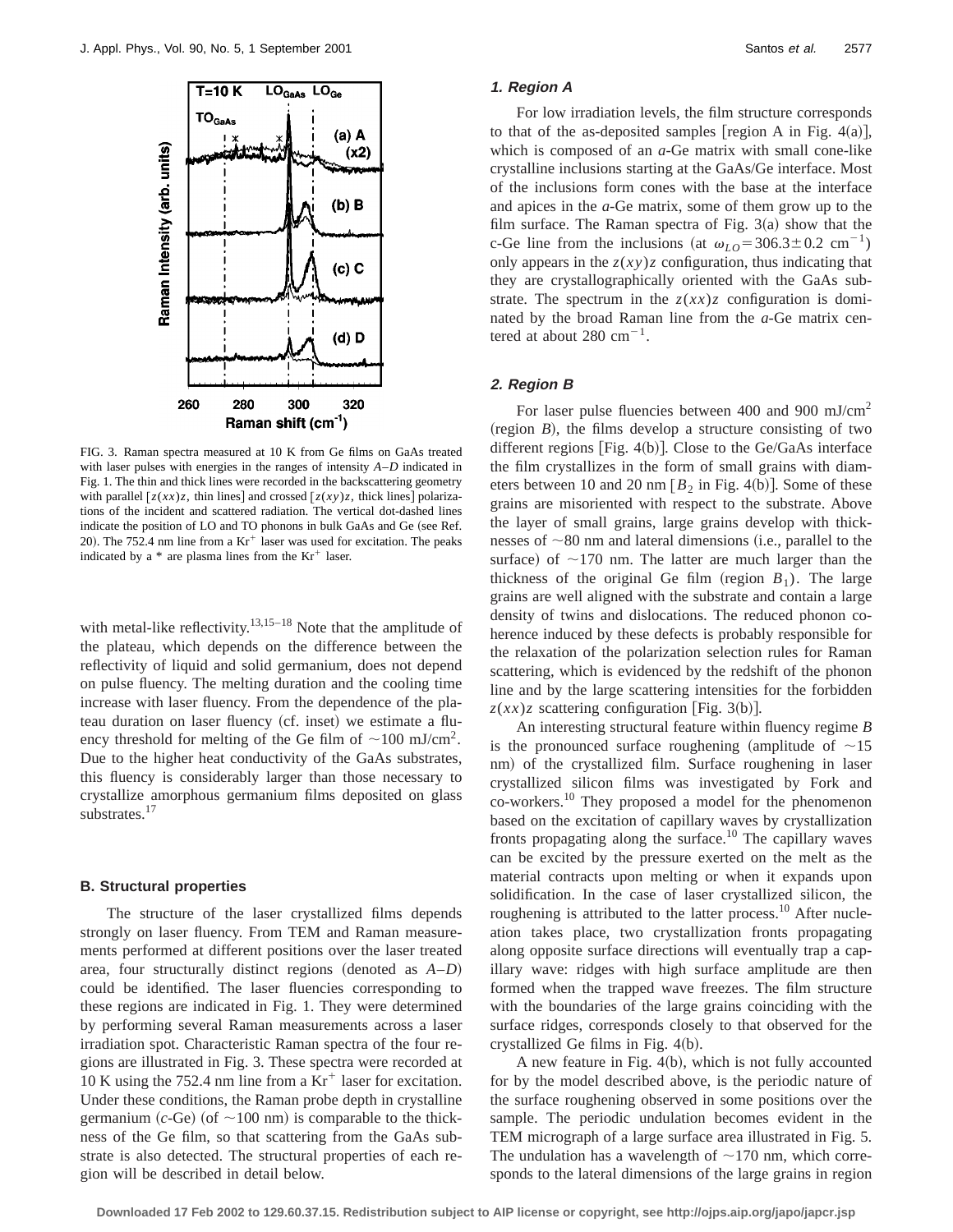

FIG. 4. Cross-section TEM micrographs of: (a) as-deposited Ge/GaAs films (region  $A$ ) and after laser irradiation with fluencies in the regions (b)  $B$ , (c)  $C$ , and (d) *D* defined in Fig. 1. The dashed line in (d) marks the position of the Ge/GaAs interface before the laser treatment.

 $B_1$ . The periodic nature of the undulation indicates that the crystallization process itself is triggered by periodic fluctuations with a lateral coherence length far exceeding the film thickness. We propose that these fluctuations are induced by capillary waves generated *during melting* (and not *during solidification*, as suggested in Ref. 10). A possible scenario is described in the following: instabilities caused by volume changes during laser irradiation generate capillary waves in the melt with a wavelength of approximately twice the film thickness. Using the data for viscosity, surface tension, and density of liquid germanium from Ref. 19, we calculate an oscillation period and a decay time both in the range from 3 to 4 ns for capillary waves with a wavelength of 170 nm in a



FIG. 5. Cross-section TEM micrograph showing surface undulations for fluencies in region B of Fig. 1.

100-nm-thick germanium melt. For sufficiently low fluencies, the melting time becomes comparable to the oscillation period and to the decay time of the capillary waves, as indicated in the inset of Fig.  $2$  (note that the melting times are plotted as a function of the average fluency  $E<sub>P</sub>$ ). The modulation in melt thickness induced by the capillary wave [of the order of 15% of the film thickness, cf. Fig.  $4(b)$ ] leads to a lateral temperature gradient with minima at the wave valleys, where the amount of stored thermal energy (proportional to the film thickness) is the lowest. These locations are then expected to freeze first, thus triggering a crystallization front propagating laterally. After that, a mechanism similar to that described in the last paragraph may then set in and lead to the morphology shown in Fig.  $4(b)$ .

## **3. Region C**

Irradiation with laser fluencies in the range from 900 to 1100 mJ/cm<sup>2</sup> (region  $C$ ) results in epitaxial Ge films with a sharp interface with the GaAs substrate, as shown in Fig.  $4(c)$ . The sample surface is perfectly flat in this case, thus indicating that the instabilities that give rise to the undulations in region *B* had already disappeared when the film crystallized. No structural defects like dislocations or stacking faults are detected in the epilayers, as it would be expected for perfect epitaxial growth of lattice matched materials.

**Downloaded 17 Feb 2002 to 129.60.37.15. Redistribution subject to AIP license or copyright, see http://ojps.aip.org/japo/japcr.jsp**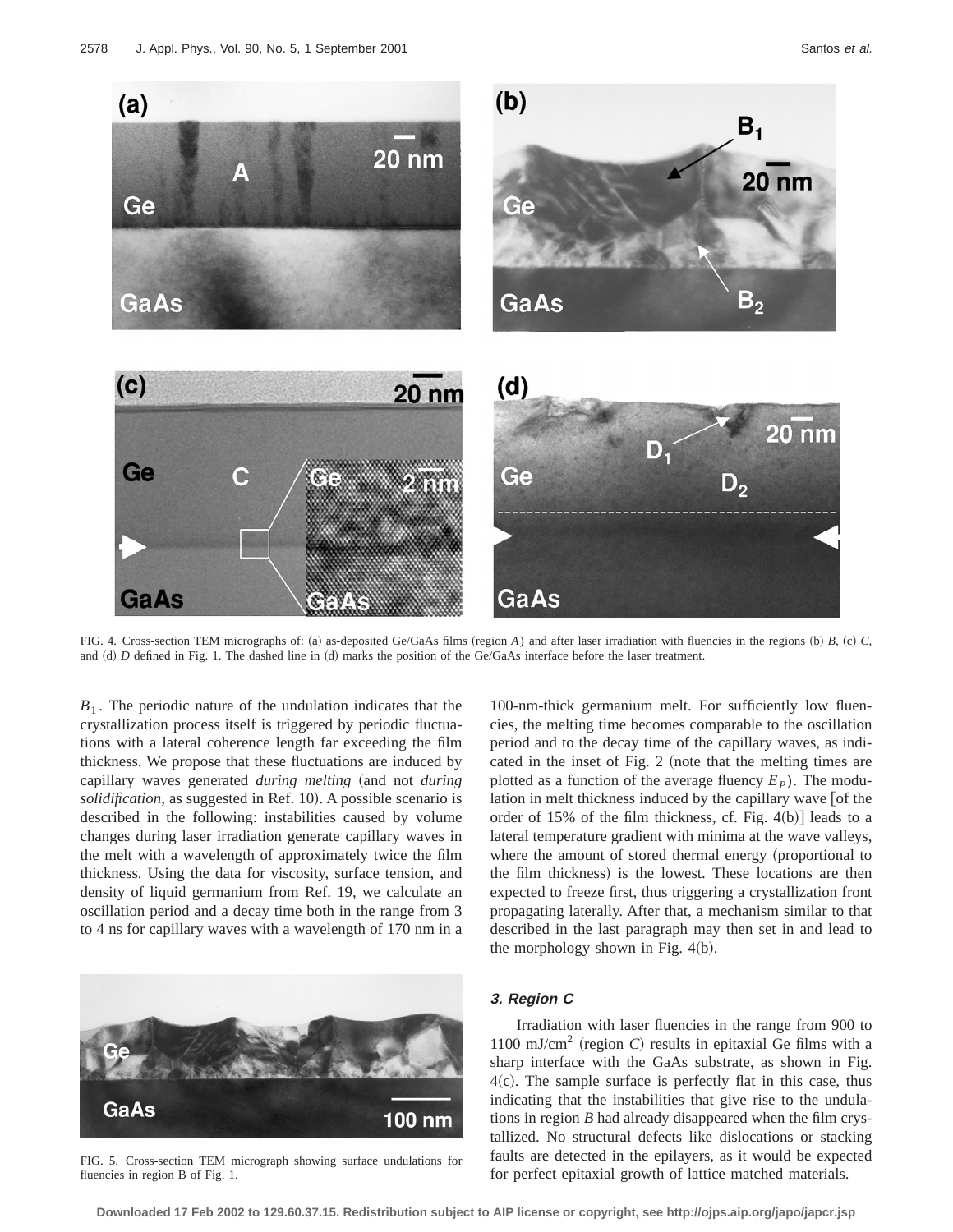The atomic configuration in the interface region is illustrated in the high resolution TEM (HRTEM) image displayed in the inset. The interface appears in the micrograph as a dark region with a width of  $\sim$ 2 monolayers. Due to the low contrast difference between GaAs and Ge in HRTEM, the dark region cannot be attributed to the intermixing of substrate and film materials at the interface. Though specific investigations have not been carried out to address its nature, we attribute the dark region to residual impurities (in the submonolayer range) present on the surface of the GaAs wafers prior to the Ge deposition, which remain trapped at the interface after the crystallization process. The low impurity concentration does not disturb the perfect atomic alignment across the interface after laser crystallization, $5$  as illustrated in the high resolution images displayed in the inset. The Raman spectra  $[Fig. 3(c)]$  display a strong Ge-like LO line in the  $z(xy)z$  configuration and almost no scattering in the  $z(xx)z$  forbidden geometry, in agreement with the predictions for an epitaxial layer. We conclude, therefore, that the high temperatures and fast cooling rates present during laser crystallization do not prevent crystallization in the form of high-quality, dislocation-free epitaxial films with sharp interface with the substrate.

#### **4. Region D**

For pulse energies corresponding to regions *A*–*C* the Ge/ GaAs interface remains abrupt and essentially undisturbed during the crystallization process. The laser fluency in these cases is sufficiently strong to melt the Ge layers but not the GaAs substrate, which has a 300 K higher melting point (the melting temperatures of Ge and GaAs are 1210.4 and 1513 K, respectively<sup>20</sup>). When the fluency exceeds 1100 mJ/cm<sup>2</sup> [region  $D$ , Fig. 4(d)], the original Ge/GaAs interface moves towards the substrate [by 25 nm in Fig. 4 $(d)$ ], thus indicating that the latter also melts [the original position of the interface is indicated by the dashed line in Fig.  $4(d)$ ]. The interface also becomes significantly broader, thus evidencing considerable material intermixing. It is interesting to note that in the region from the interface up to  $\sim$ 30 nm from the surface [denoted as region  $D_2$  in Fig. 4(d)], the Ge layer crystallizes epitaxially with structural properties similar to those found in region *C*. The epitaxial nature is also reflected in the large ratios between the Raman intensity in the  $z(xy)z$  and the  $z(xx)z$  scattering geometries [Fig. 3(d)]. Near the surface [region  $D_1$ ], however, the TEM micrographs reveal the presence of inclusions in the crystalline Ge matrix. These inclusions have lattice constants and crystallographic orientation differing from that of the surrounding Ge matrix.

Dark field TEM analysis was applied to compare the interface sharpness in regions *C* and *D* in more detail. For that purpose, we exploit the fact that the  $(200)$  and the  $(\overline{2}00)$ reflections are kinematically forbidden for the diamond Ge structure, but not for zinc blende GaAs structure. The crosssectional samples were tilted out of the exact  $\langle 110 \rangle$  zone axis position in order to produce strong diffraction by only the  ${200}$  atomic planes which are parallel to the interface.  ${200}$ dark field images of regions *C* and *D* are displayed in Figs.  $6(a)$  and  $6(b)$ , respectively, together with intensity line scans



FIG. 6. Dark field TEM micrographs obtained from reflections from the  ${200}$  planes perpendicular to the Ge/GaAs interface for fluency regions (a)  $C$  and (b)  $D$  [cf. Fig. 1(b)]. The insets display intensity profiles of the  $[200]$ reflex across the interface recorded along the scan line indicated in the figure.

perpendicular to the interface. The tilt angle was adjusted in an identical way for both image conditions; the thickness of the specimen regions is also comparable in both cases. As expected, the Ge epilayers and the GaAs substrate appear, respectively, dark and bright in both micrographs. The effective width of the Ge/GaAs interface in region *C*, of  $\sim$ 2.5 nm [cf. Fig.  $6(a)$ ], is determined by the instrumental resolution for this particular measurement conditions. In region *D* the interface width increases to 25 nm.

We attribute the interface broadening to the formation of an epitaxial  $(GaAs)_{1-x}Ge_{2x}$  alloy with a wide range of compositions *x* through interdiffusion, when the material is melted by the laser pulse. As mentioned before, Ge and GaAs are thermodynamically immiscible in the solid phase. $8,9$  The fact that the interface alloy forms without phase separation provides direct evidence for the nonequilibrium conditions prevailing during solidification.

#### **C. Film composition**

Information about the composition of the laser crystallized films and about the degree of intermixing with the substrate can be obtained from Raman spectroscopy. The Raman spectra of the crystallized layers  $(Fig. 3)$  display a strong Ge-like LO line in the  $z(xy)z$  configuration. In the epilayers [Figs. 3(c) and 3(d)], there is almost no scattering in the  $z(xx)z$  geometry, in agreement with the selection rules for deformation potential Raman scattering. The Raman lines for the epilayers, however, are redshifted, asymmetric, and considerably broader than for bulk Ge (linewidth  $< 0.9$  cm<sup>-1</sup> at low temperatures).

The position and width of the Ge Raman line is expected to be sensitive to stress,<sup>18</sup> doping,<sup>21,22</sup> grain size,<sup>18,23,24</sup> and, in the case of  $(GaAs)_{1-x}Ge_{2x}$ , to the composition  $x^{25-27}$  In the present case, the grain sizes are large enough to have a negligible effect on phonon frequencies.<sup>18</sup> The presence of defects within the grains, however, may limit the phonon coherence length in a similar way as grain boundaries do, leading thus to a red-shift of the Raman line. In regions *C* and  $D_2$ , which correspond to epitaxial films, stress effects can also be discarded due to the good lattice match between GaAs and Ge.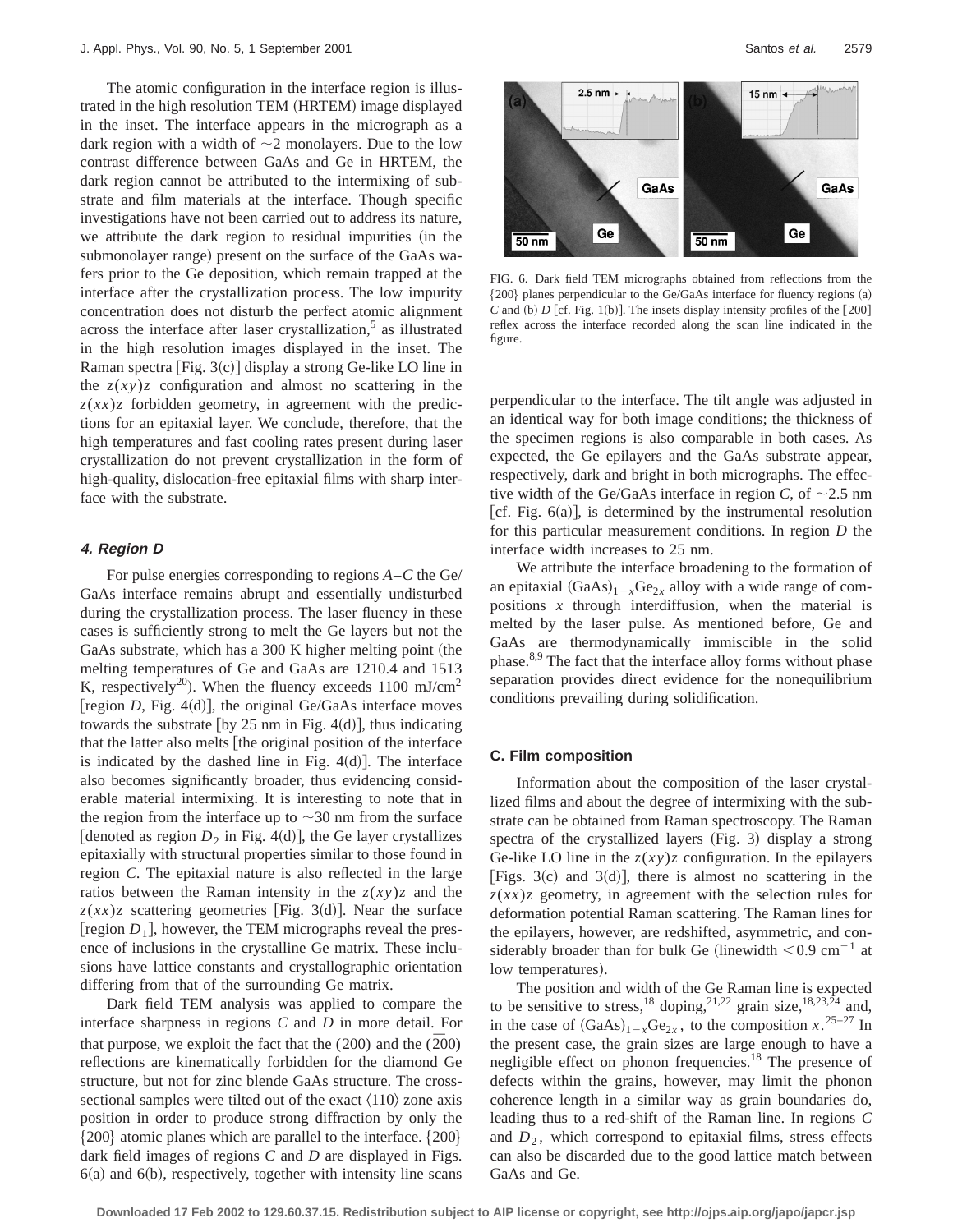

FIG. 7. Dependence of the energy of the Ge-like Raman line on position over the laser spot for laser crystallized Ge films on GaAs (the relationship between laser fluency and position is displayed in Fig. 1). The Raman shifts are relative to the position of the LO Raman line from crystalline germanium at room temperature. The Raman measurements were performed at room temperature using excitation wavelengths of 514.5 nm (square, probing depth  $d_R$ =8.5 nm) and 752.4 nm (triangles,  $d_R$ =80 nm). The triangles display results measured with the 752.4 nm line at 10 K.

The shape of the Raman spectrum is similar to those reported for Ge rich  $(GaAs)_{1-x}Ge_{2x}$  alloys with *x* close to unity, $25-27$  thus suggesting that the modifications in the Raman line are associated with the incorporation (and possibly doping) of Ga and/or As atoms from the substrate. According to Ref. 25, the incorporation of substrate species leads to a substantial broadening and to a redshift  $r_R$  of the Ge-like LO line ( $\omega_{\text{LO}}$ ). The latter can be expressed as:  $r_R$ =  $-\partial \omega_{LO}/\partial (1-x) = 0.28$  cm<sup>-1</sup>/% of GaAs incorporation in Ge for  $0.8 < x < 1$ . In order to obtain information about the composition of the films, we will assume that the same mechanism applies for the laser crystallized layers. In this case, we estimate from the  $\omega_{LO}$  positions in Fig. 3 effective (i.e., averaged over the film thickness) GaAs alloy fractions  $x_{\text{eff}}$ =5.5±1.5% and  $x_{\text{eff}}$ =9±1.5% for regions *C* and *D*, respectively.

Information about the composition profile in the growth direction can be extracted from Raman measurements with different excitation wavelengths (and, therefore, different probing depths). Figure 7 displays the frequency shift of the Ge-like LO Raman line (relative to the frequency of the Raman line for bulk Ge at room temperature), as a function of position from the center of the crystallization spot for a sample irradiated under the conditions described in Fig. 1, from which the fluency dependence on position can be extracted. The measurements were performed at room temperature using excitation wavelengths of  $\lambda_L$ =514.5 nm (corresponding to a probing depth  $d_R = 8.5$  nm) and 752.4 nm  $(d_R=80 \text{ nm})$ . Within the experimental resolution, the Raman shifts for the two excitation energies coincide for regions *A*–*C*, thus indicating a homogeneous film composition along the growth direction. The same applies for measurements performed at 10 K (triangles, the shift of  $\sim$ 1 cm<sup>-1</sup> is due to the higher phonon frequencies at low temperatures). For region *D*, however, the material near the surface exhibits a considerably larger redshift, in qualitative agreement with the two-layer structure displayed in Fig.  $4(d)$ . The redshift is attributed to the inclusions observed in region  $D_1$ .

The effective alloy fractions  $x_{\text{eff}}$  determined above fall within the range of equilibrium compositions calculated for  $(GaAs)<sub>1-x</sub>Ge<sub>2x</sub>$  alloys<sup>9</sup> of  $x \sim 3\%$  and  $x \sim 10\%$  at the Ge and GaAs melting points, respectively. These results suggest the following scenario for the crystallization process in fluency regions *C* and *D*. When the *a*-Ge films melt upon laser irradiation, the GaAs material in contact with the film partially dissolves into the melt. Since diffusion processes are very fast in the liquid state, the concentration of Ga and As species is expected to be relatively homogeneous in the melt and to achieve values comparable to the equilibrium ones at the melt temperature. Due to the dissolution process, the interface between the film and substrate remains relatively abrupt even when a large concentration of substrate species is incorporated into the melt [cf. Fig.  $6(d)$ ]. The melt cools down mainly through heat extraction across the interface with the substrate. The epitaxial regrowth starts from this interface. During the fast regrowth, a concentration of Ga and As species corresponding to the equilibrium concentration at the freezing temperature is frozen-in the solid. The fast cooling rates prevent subsequent phase separation in the solid phase, thus yielding a homogeneous  $(GaAs)<sub>1-x</sub>Ge<sub>2x</sub>$  alloy with a composition *x* close to that present in the melt. High laser fluencies (as for region  $D$ ) may lead to a high concentration of substrate species in the melt. The inclusions in region  $D_1$ [cf. Fig.  $4(d)$ ] may arise from the precipitation of a Ga-rich phase when a large amount of substrate material dissolves in the melt and As atoms effuse from the sample. In fact, a high Ga concentration near the surface was reported for Ge/GaAs structures annealed using a  $cw$  laser.<sup>4</sup> Further experiments are underway to clarify this point.

#### **IV. CONCLUSIONS**

In conclusion, we have investigated the structure and composition of pulsed laser crystallized *a*-Ge films on GaAs and correlated these properties with the laser irradiation conditions. The film properties depend sensitively on the irradiation fluency, which controls the thickness of the molten Ge layer and the melt duration. Under appropriate conditions, laser crystallization can be employed to produce epitaxial layers with high structural quality on GaAs.

### **ACKNOWLEDGMENTS**

The authors thank M. Ramsteiner and S. K. Zhang for discussions and for assistance with the Raman measurements, and J. Herfort for a careful reading of the manuscript. The investigations were partially supported by a DAAD (Germany)-CAPES (Brazil) International Cooperation Program.

<sup>1</sup>*Laser Annealing of Semiconductors*, edited by J. M. Poate and J. W. Mayer (Academic, New York, 1982).

<sup>&</sup>lt;sup>2</sup>A. G. Cullis, H. C. Weber, N. G. Chew, J. M. Poate, and P. Baeri, Phys. Rev. Lett. **49**, 219 (1982).

<sup>&</sup>lt;sup>3</sup> C. K. Celler, H. J. Leamy, D. E. Aspnes, C. J. Doherty, T. T. Sheng, and L. E. Trimble, in *Laser and Electron-Beam Solid Interactions and Materials Processing*, edited by J. K. Gibbons, L. D. Hess, and T. W. Sigmon (Elsevier, North Holland, Inc., Amsterdam, 1981), p. 435.